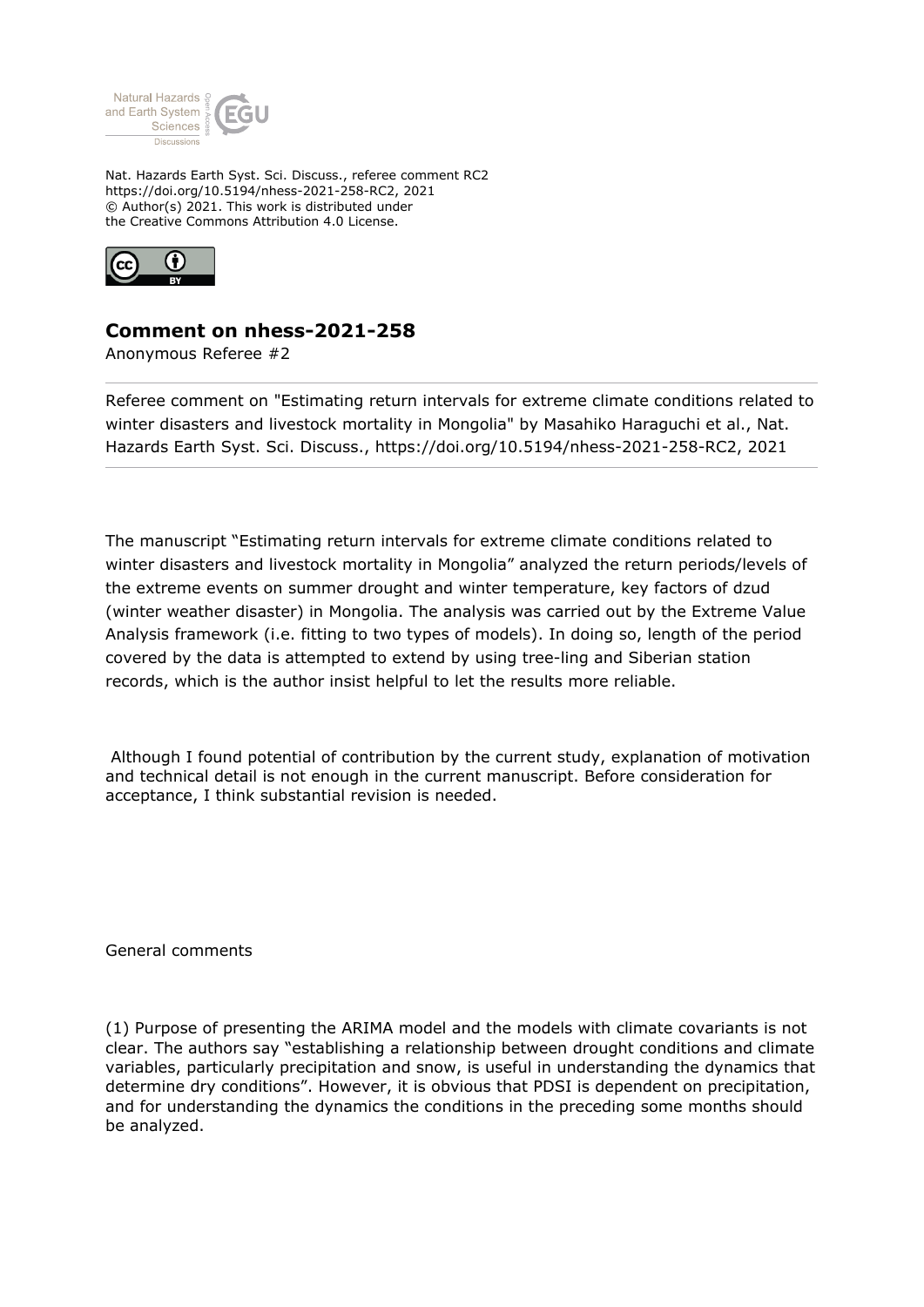For winter temperature, the reason why the dependence of the return level on the Siberia's data should be considered is unclear. It may be better to first convert to the values in Mongolia (e.g., by regression models) and then to input the converted values to GEV and GPD than to directly consider the Irkutsk's data in GEV and GPD.

(2) Discussion on whether the reliability has been improved compared to the case where data only after 1940 is used is needed.

(3) Stationarity means there is no impact by the global warming?

(4) English should be checked by native editors.

Specific comments

Page (P) 1 Lines (Ls) 23: In the manuscript, the usages of "return level" and "return period" are confusing. (see also Ls78, 101, 103, 116, 122, 124, 286 (and Fig 5), 297)

P1 L32: "thus": I could not understand how the previous sentence supports this sentence.

P2 Ls33-34: "Here ---insurance" These are not treated effectively by the current study. If the authors want to argue this, reorganization of the manuscript is needed.

P2 Ls 38-40: A total ---in Mongolia: present the source (literature).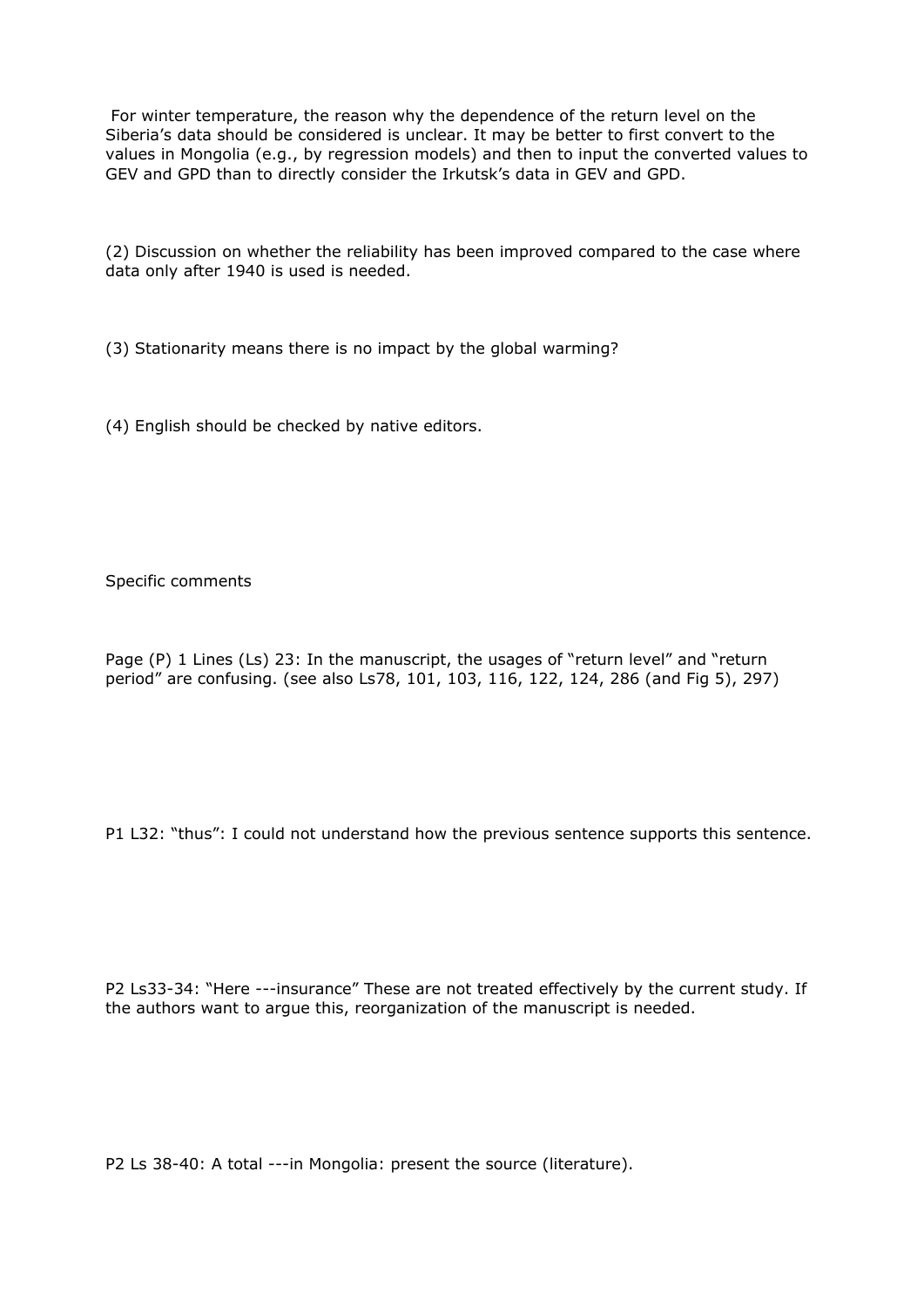P2 L49: Tachiiri et al (2008) used snow amount (SWE), not temperature, isn't it?

P2 Ls63-66: I could not understand the advantages of the index-based insurance compared to the livestock-loss-based one.

P3 L69: "few studies" Do you mean there are some examples? If so it is better to briefly introduce them.

P3 L74: In Bayasgalan et al. (2009), I could understand the mechanism how drought becomes more frequent in the future, but why dzud will be more frequent is not clear.

P3 L76: For the future, models are used?

P3 L88: Does "distribution" here mean probabilistic distribution, or spatial distribution?

P3 L100 Snowfall in winter is also considered to be important, isn't it?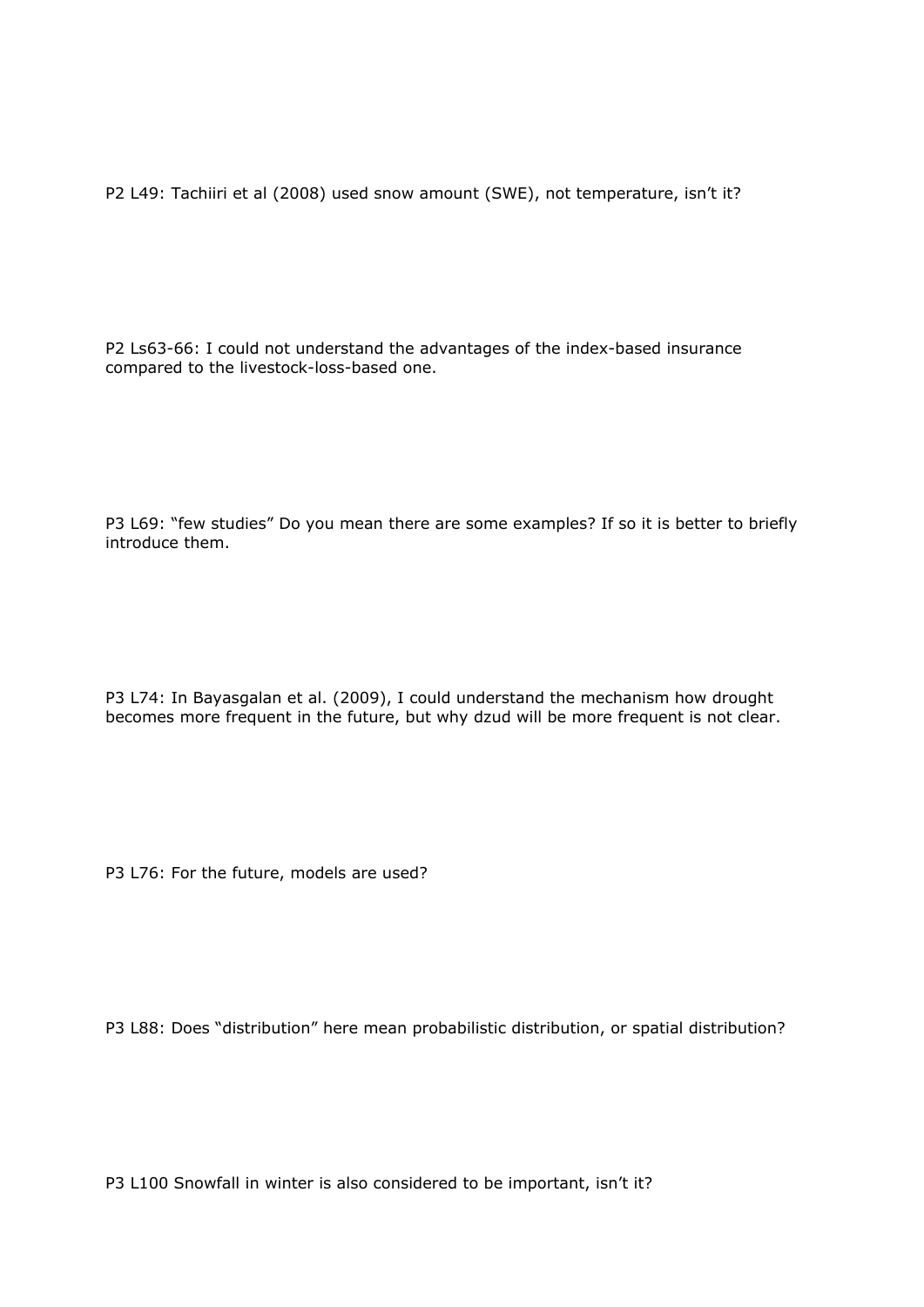P4 Ls108-9: "mortality assumes that the size of the population does not matter." I do not agree with that, as in my understanding it is possible that mortality depends on the size. Also, this does not explain why analyzing climate variables is more effective to moderate the damage of dzud than analyzing mortality or loss. If the authors consider mortality is not a good indicator, how about number of livestock killed?

P4 Ls110-5: If livestock death depends not only on climatic factors, but also on socioeconomic factors, index insurance is not reasonable, is it?

P4 L119: "for the future": is the future discussed in the manuscript?

P4 L130: What do "many opportunities" mean here?

P5 L147: I could not understand what "because …" is for.

P5 L150: "Kaheil and Lall" should be "Lall and Kaheil (2011)"? I could not access Lall and Kaheil (2011). Add more information on this literature in the reference list so that the readers can access that when needed.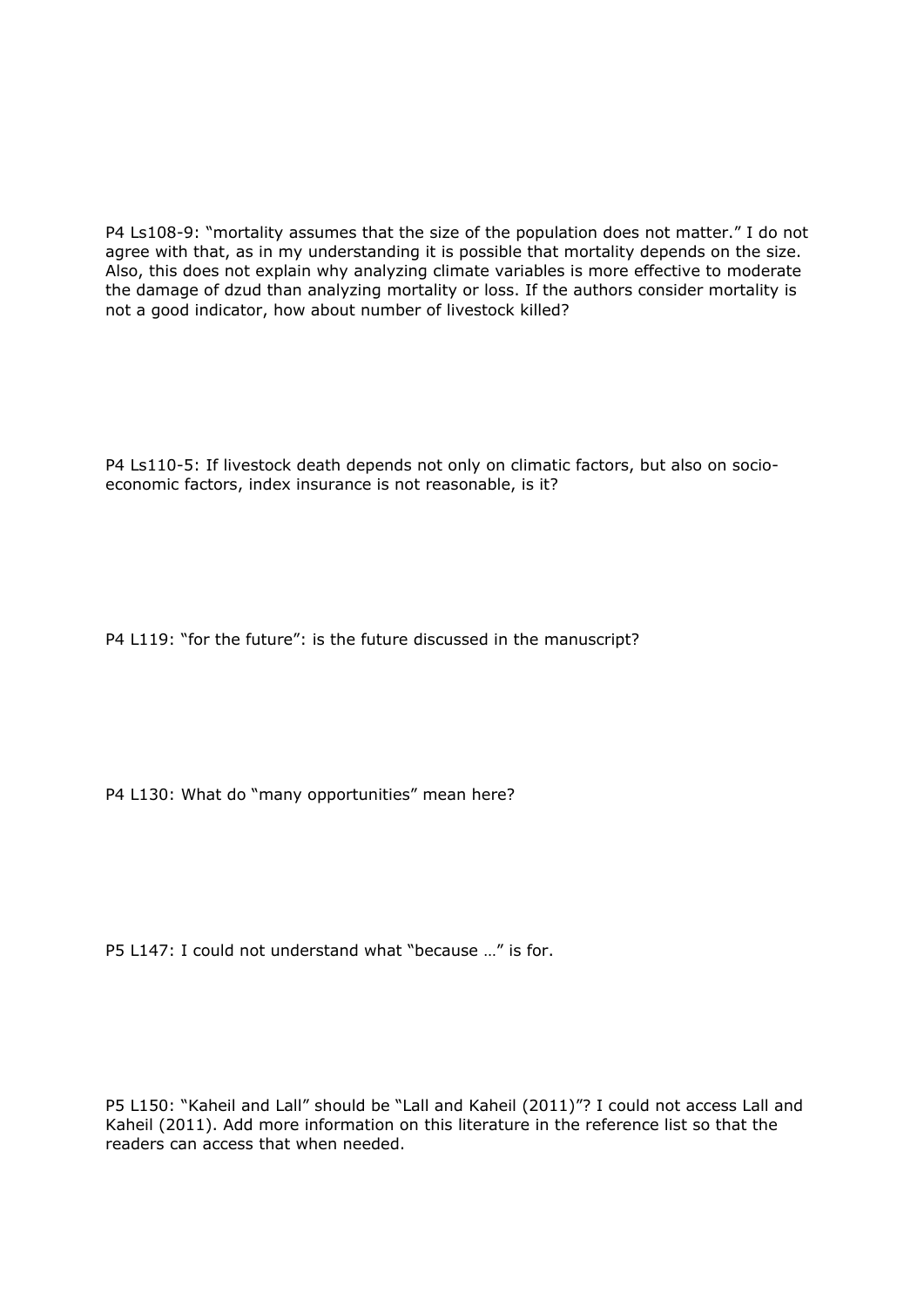P5 Ls151-2: "which were adjusted ….in growing seasons": More information on how they were done is needed.

P5 L154: "to improve risk analysis of Dzud and mortality of livestock in Mongolia": Is this consistent with Ls 89-91?

P6 Ls161-2: The Mann-Kendall test is for each time series? If so each row of Table 1 is a pair of two clusters, to show the results of the Mann-Kendall test in the right-most column of Table 1 is not appropriate?

Ps7-8 Ls190-191: how they are "scaled"?

P8 Table 2: how fine is "high resolution" of WMO and CRU data?

P9 Eq 1 (and Eq.3): What does "+" in the last term mean? Also, there is no  $y$  + in Eq 1 (may be z is so?).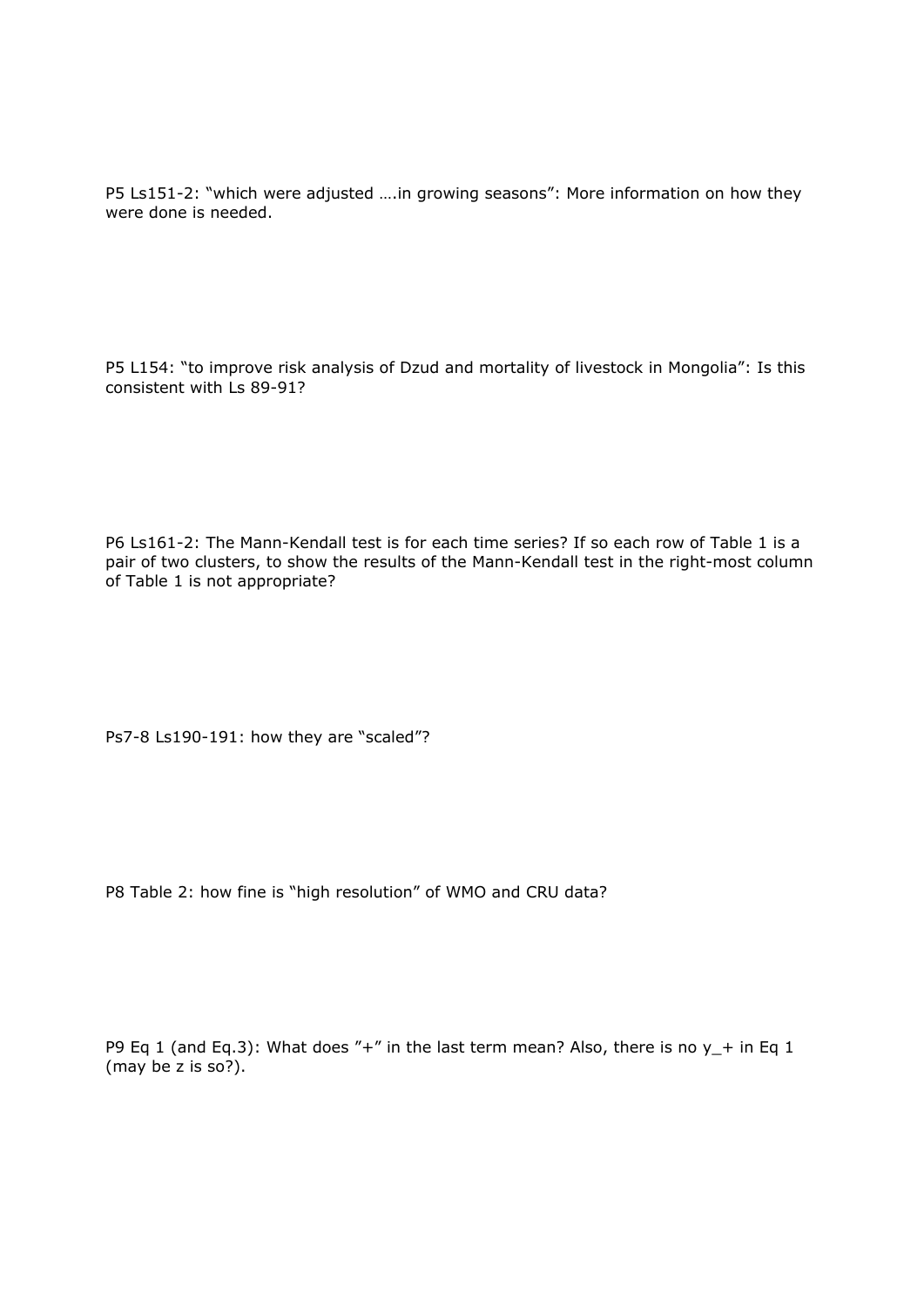P9 Eq.  $(5)$ : Zt is equivalent to  $H(x)$  in Eq.3? (same in Eqs 6-7)

P10 L223: it is better to move Section 3.1 to Methodology section.

P10 L224: How "fit" was done?

Ps10-11 L244-254: The oscillation shown in Fig 2 is not reflected in the models? Why? Also, I want to know how good fit was obtained by the models. (for other models too)

P10 L246: "sigma = 0.95+0.002t": Do you mean sigma=exp(0.95+0.002t)?

P11 Table 3: AR(3): Why order (3) is selected as the best model? By what mechanism?

P12 L260: "could be a real feature or an artifact": Which is more likely here?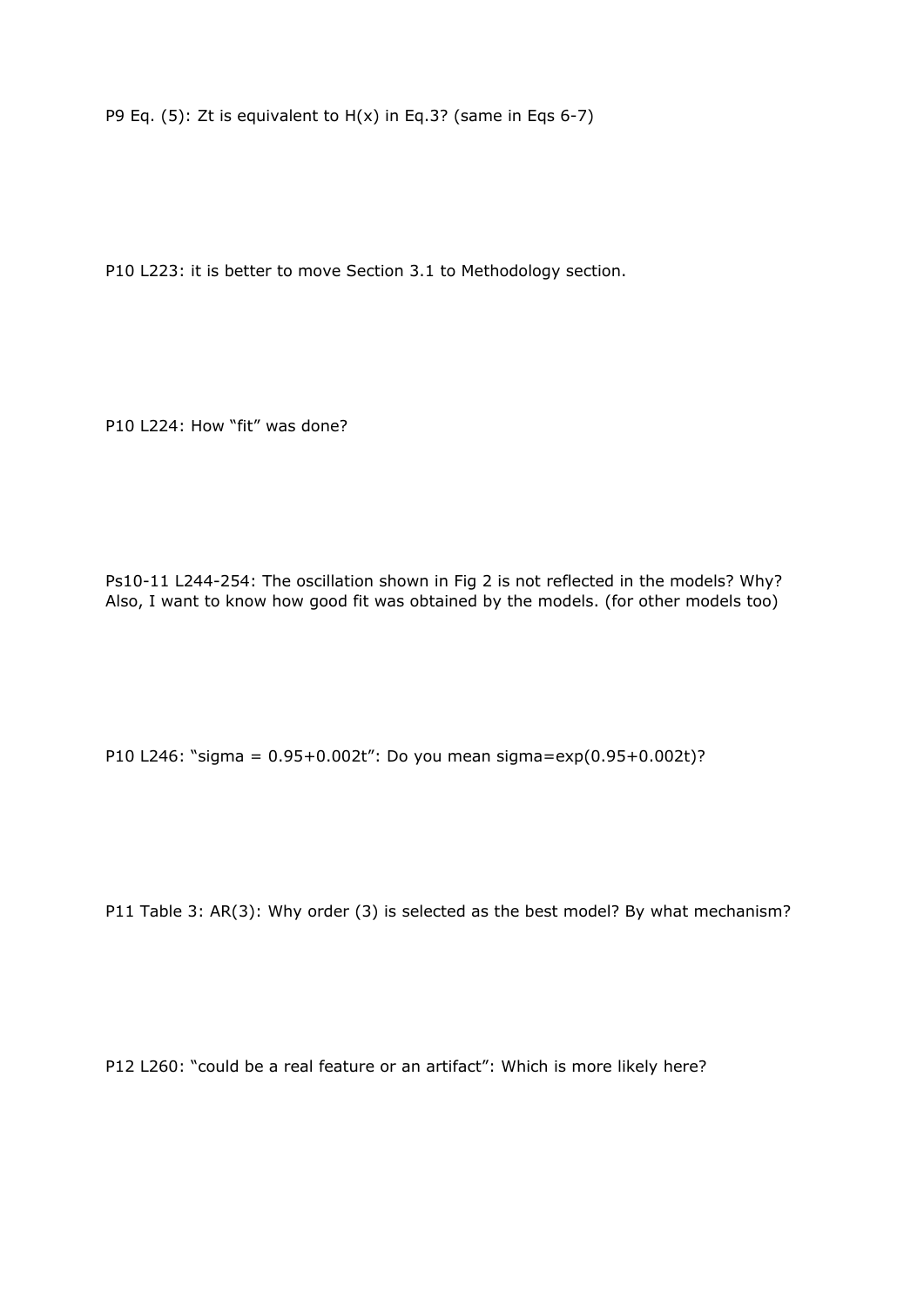P12 L266: Why not 1902?

P18 Table 7: Why the difference between the values for 10,50,100 years are so small? Also if PDSI of around 4 is returned every 10 years, the threshold of 1 is not too small as catastrophes?

P18 Ls346-7: "All the results show that…" What meaning does it have in light of the purpose of the study? (same for Ls419-20)

P19 L378: Why seasonality should be removed?

P19 L380: "correlation" with what should be clarified.

P20 Ls391-3: The text is not consistent with Table 8.

P21 L408: How the threshold 20 was determined should also be explained.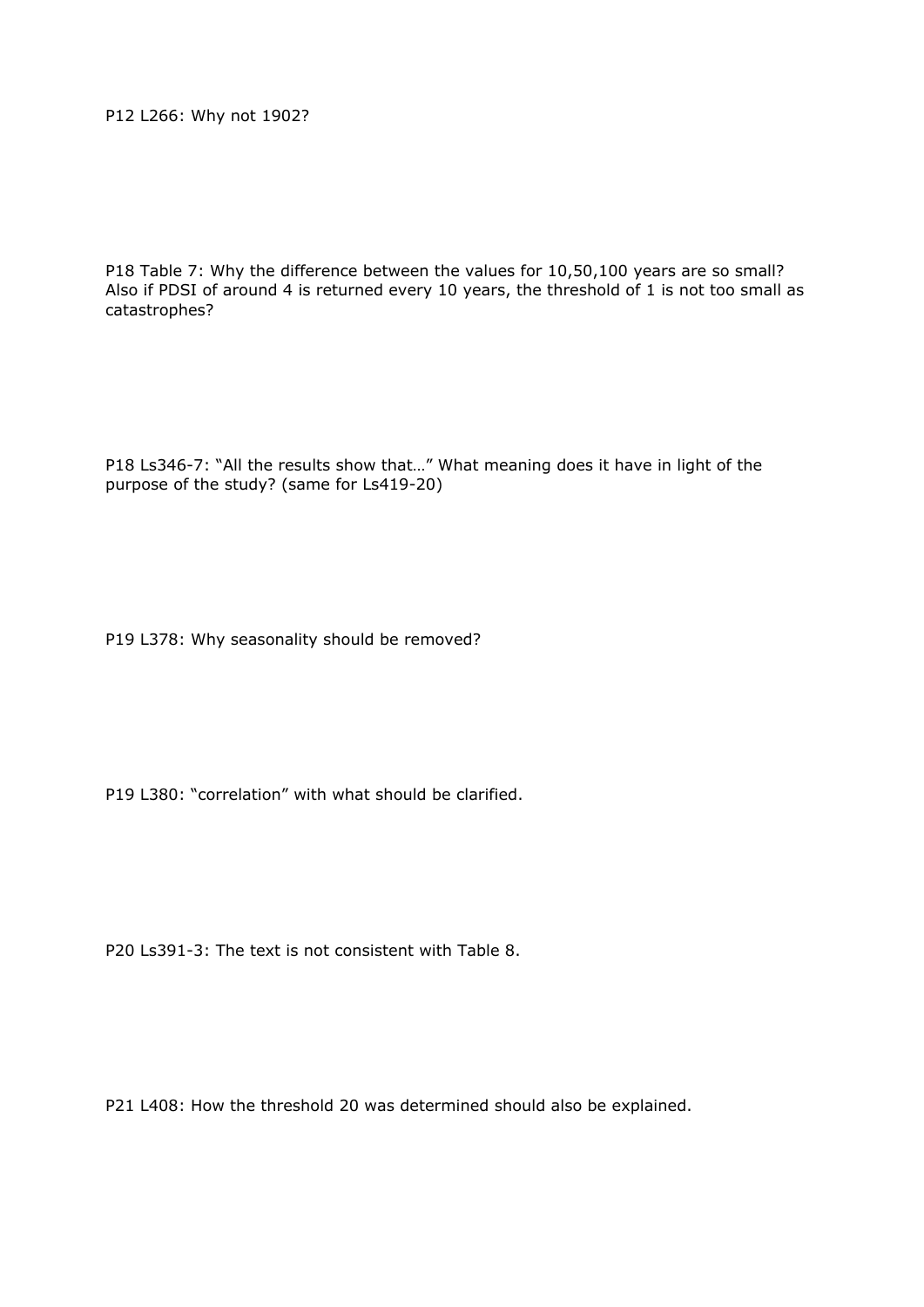P22 Fig 10: Why the uncertainty is very small for East and NW?

P22 Ls425-8: "We use the GEV model because the winter minimum temperature data is a single extreme value and that the GEV model is suitable for maxima and minima of block data." then why you also presented the result of the GPD?

P23 Fig 11: What is the cause of the variations? Siberian data?

P23 L440: what does "self-calibrated" mean here?

P23 L449: "can be used to improve the risk calculations for livestock index insurance in Mongolia" How? (also in P 24 L 463)

P23 Ls453-4: Is it the case where rainfall is included as a covariate?

P24 L462: "through early warning systems" how the lead time is considered?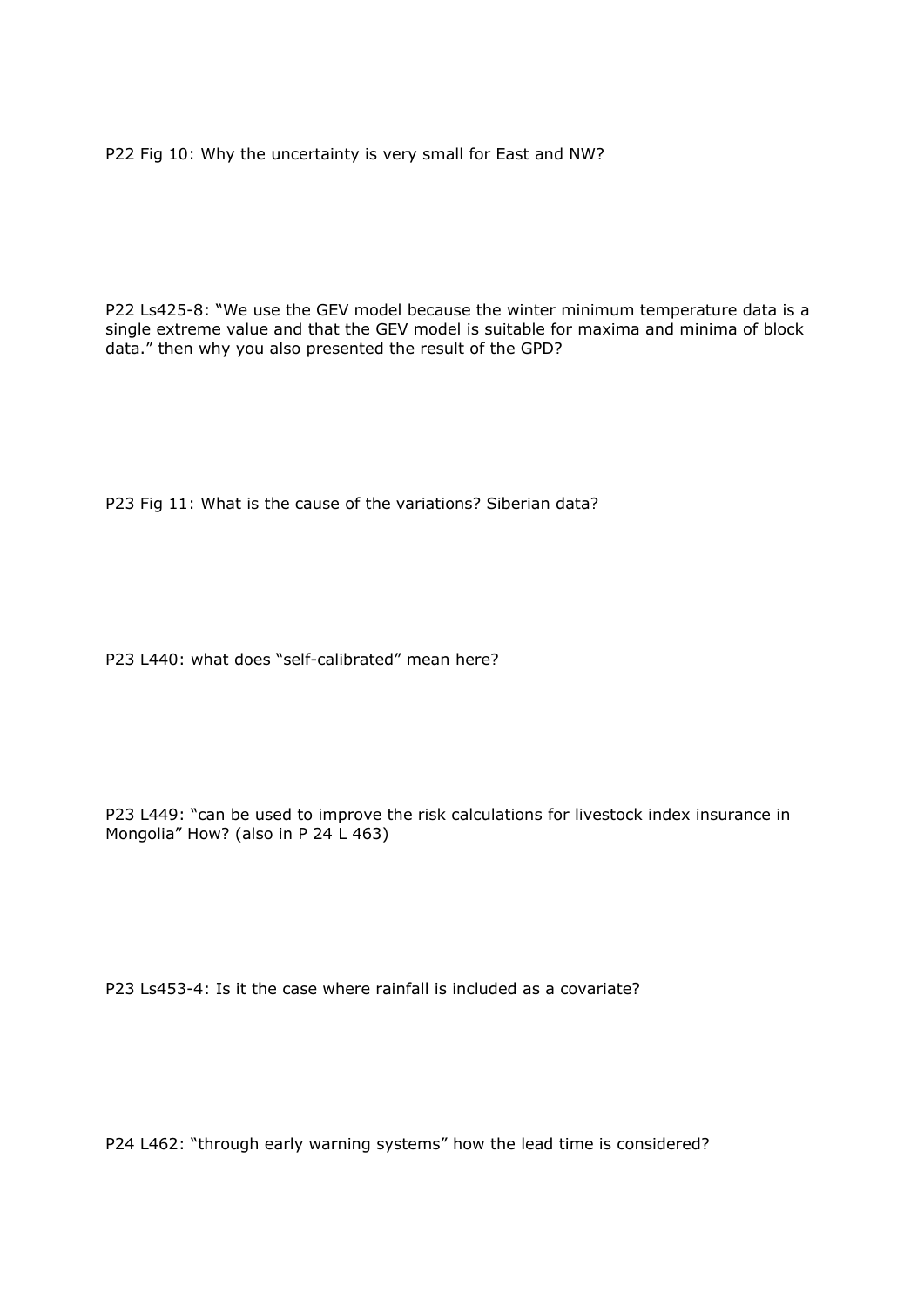P24 Ls462-3: "the estimation of extreme value distributions and return levels has the potential to improve livestock index insurance": How?

SI P 1 L7; Whereabouts is the "inflection point" in the Figure?

SI P 1 L14:" Therefore, it is reasonable to use a threshold of 1.0." I could not understand why you could say so from the previous sentence.

SI P1 Fig S1: What causes high ACF for  $x > 20$  (particularly for East). Also, add explanation of the dotted line near y=0.1.

SI P2 Fig S3: Add a bit more explanation on what the figure shows. What is reparameterization? Why the sign was changed by that?

SI Ps3-4; Add more explanation on Figs S5 and S6 (on the red marks, red curves, numbers at the center of the boxes etc).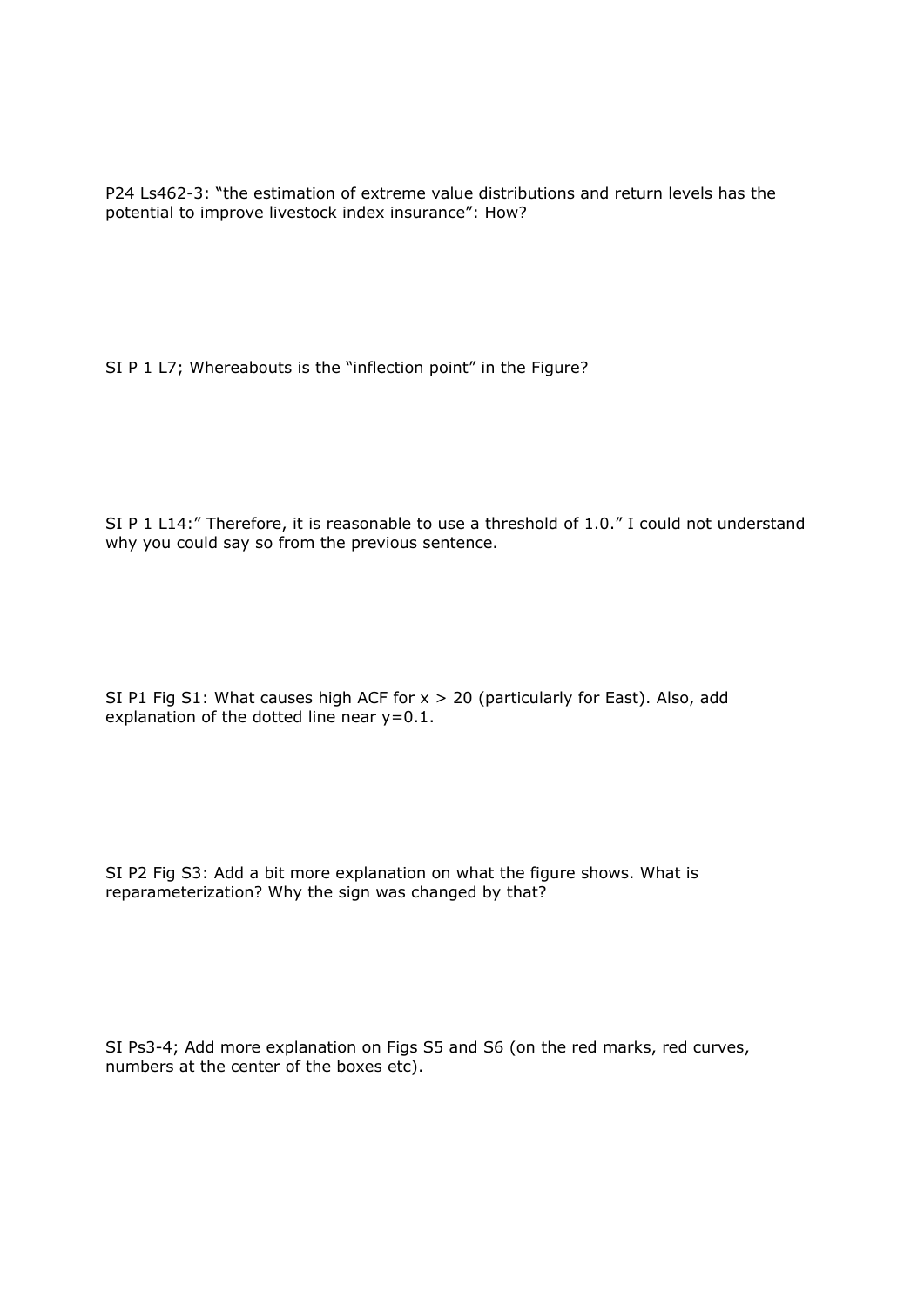SI P6 Table S4: Add information on the statistical significance.

Typos etc

P3 L84: extraordinarily -> extraordinary?

P7 L179: ARIMA is not spelled out. Also, a brief description of (p, d, q) (like (3,0,0)) would be helpful.

P9 L210: explanation after "where" is confusing.

P16: Figure 6. Add unit for the x-axis.

P16 L320: chosen -> chose

P17 L328: PDSI -> for PDSI?